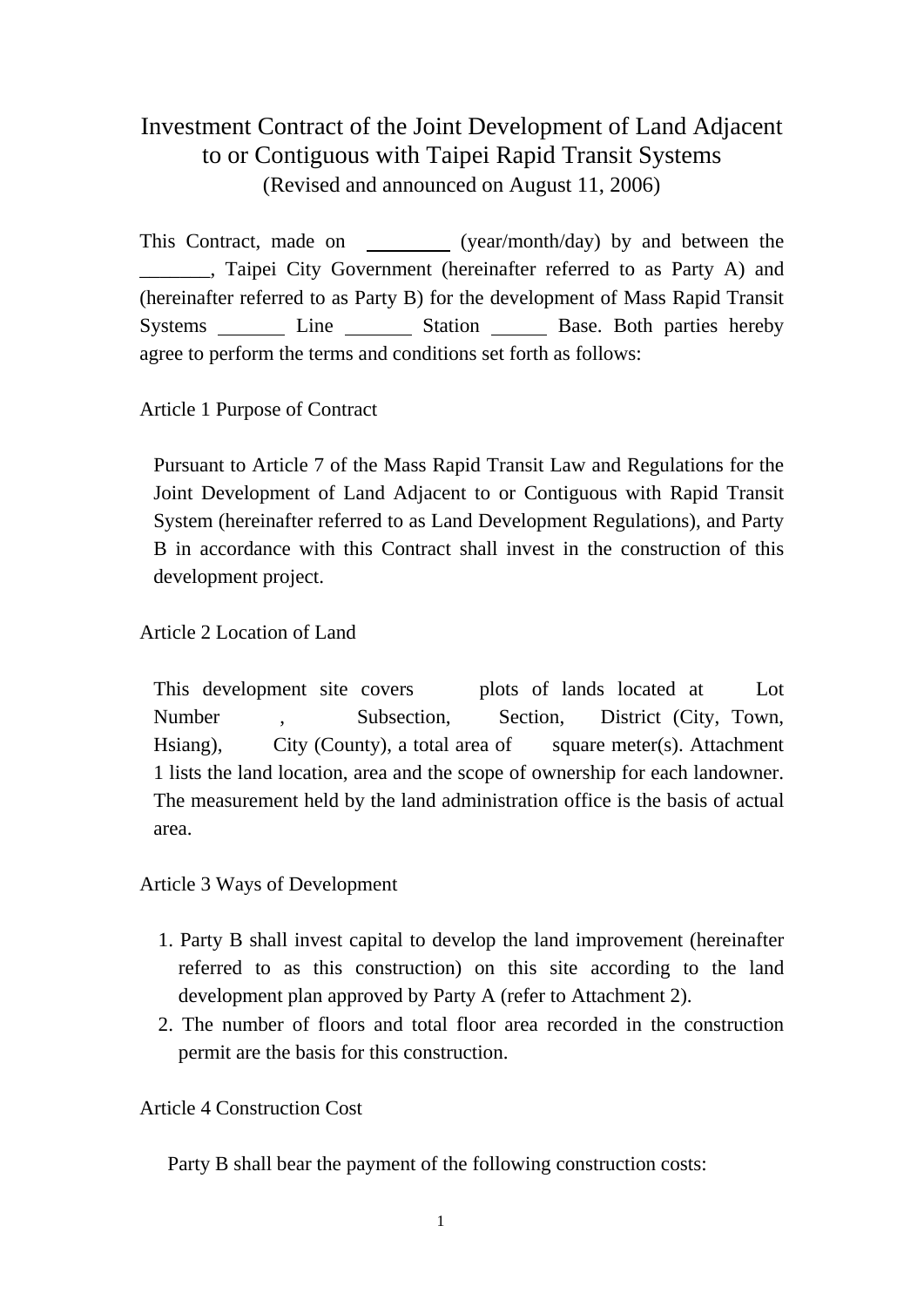- 1. The relevant expenses for design, construction (including insurance, work management) and boundary verification of this construction that in essence are to be handled by Party B.
- 2. In the case that the mass rapid transit facilities were constructed by the Department of Rapid Transit Systems beforehand, Party A, in order to carry out this development project, has paid in advance or approved additional basic design fees as needed by this development project, detail design fees for the integrated structure construction, construction fees and other payments, of a total of New Taiwanese Dollars only. Party B has to settle the aforementioned payment within the deadline notified by Party A. The same applies to the outstanding amount or the amount that has been approved by Party A.
- 3. In the case that because the relevant competent authority of public facilities for this site is unable to compile the construction cost of acquiring the floor area of the public facilities into the budget in a timely manner and thus Party B is unable to make the said payment, interest calculated at the Central Bank's temporary accommodation interest rate, from the day of receiving the occupancy permit to the day of payment must be added to the payment at the time of payment.
- 4. Other construction costs or necessary expenses that are jointly agreed by Party A, Party B and the landowners to be included into this construction.

#### Article 5 Rights and Obligations

- 1. Party B and the landowners shall decide their rights and obligations allocation among themselves without affecting the rights and obligations of Party A and the competent authorities of the public facilities.
- 2. In the case that Party A, Party B and the landowners allocate their rights and obligations for this construction in the manner of separate ownership, then, Party A, Party B and the landowners shall first calculate the value that they may receive according to the agreed allocation ratio and the value for each floor unit. After that, each party shall select the unit and area of this construction and make an agreement or allocation record of their selections. The ratio of floor area actually received to total floor area for the whole building (including the area for mass rapid transit's facilities) is used to determine the individual share of joint ownership of land for this development project.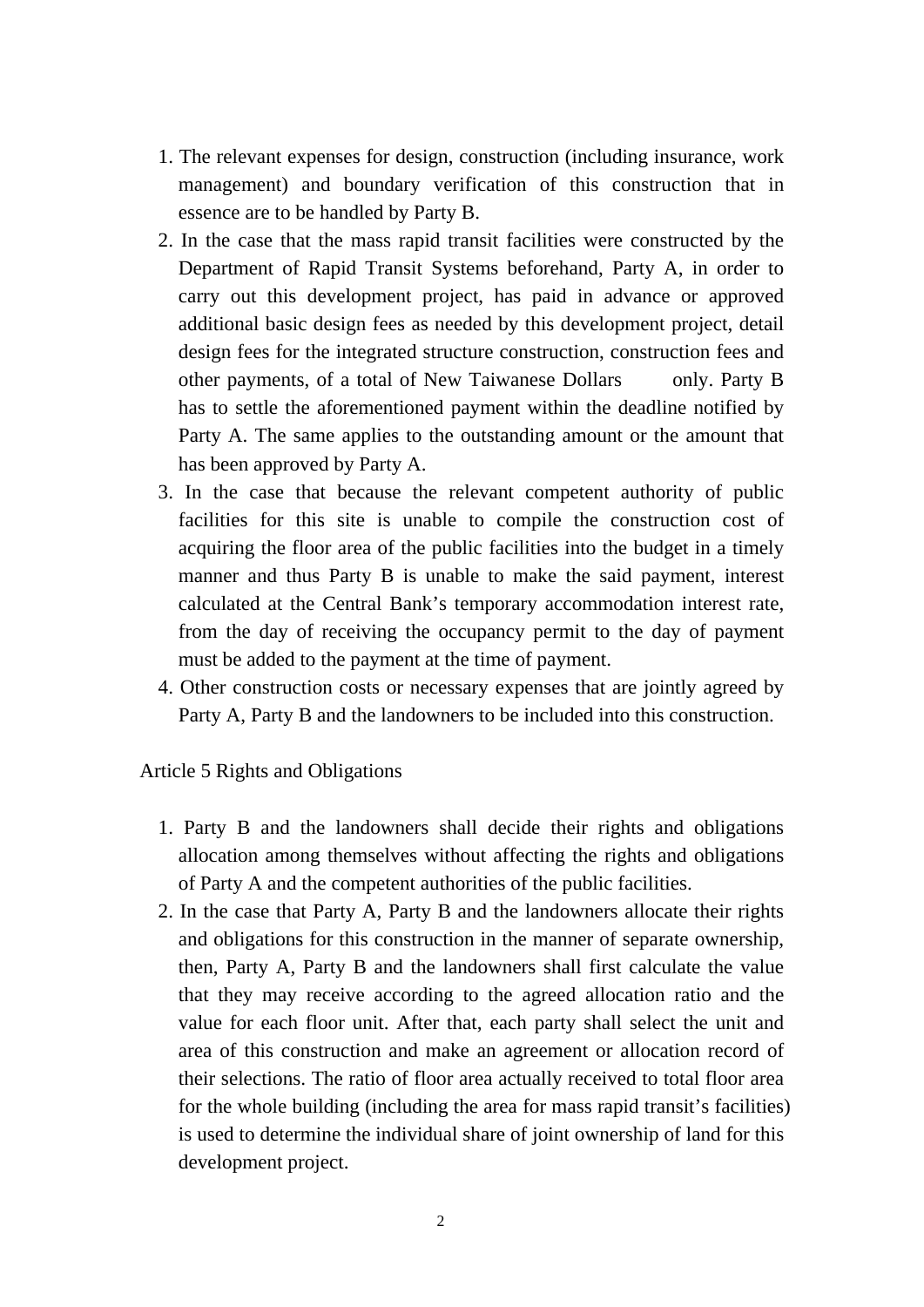- 3. In the case that Party A, Party B and the landowners allocate their rights and obligations for this construction in the manner of shareholding, then, the percentages of shares held by Party A, Party B and the landowners are calculated as the value received by each individual to the total value of this building and its land (excluding the value for mass rapid transit's facilities).
- 4. At the time of making building registration, if there is an area discrepancy of the construction area due to a difference in the measuring method of the competent land administration authority and the regulations of the competent construction authority, all parties will not make any refund or supplement to one another for the over- or under-allocations.
- 5. After signing this Contract, with regard to the terms of cooperation, percentage of income distribution and the other relevant rights and obligations for this construction and its land, Party B shall handle those matters according to the agreement signed with the landowners. In the case that both parties do not have any agreement and cannot reach an agreement, they may ask Party A to become the coordinator. If both parties still cannot reach an agreement after two coordinating meetings, Party B shall present the consensus of landowners with regard to the allocation of rights and obligations for arbitration within thirty days after the coordinating meetings. The decisions of the arbitration organization shall be used to handle the matters. If the landowners disagree with presenting the case for arbitration, then Party B may file an application for Party A to handle the matters according to the Contract of the Joint Development of Land Adjacent to or Contiguous with Taipei Rapid Transit Systems signed by the landowners (hereinafter referred to as the Joint Land Development Contract).

# Article 6 Designs, Construction Supervision, and Application for Construction Permit

- 1. Within thirty days of signing this Contract, Party B shall present the qualification documents of the architect to Party A for review.
- 2. Prior to the application of construction permit, if the presented drawings of detail design, or the project budget have been altered, Party B shall present the revised versions to Party A again. After the construction permit is issued, Party B may not alter the project budget using the reasons of fluctuations in wages or prices of materials.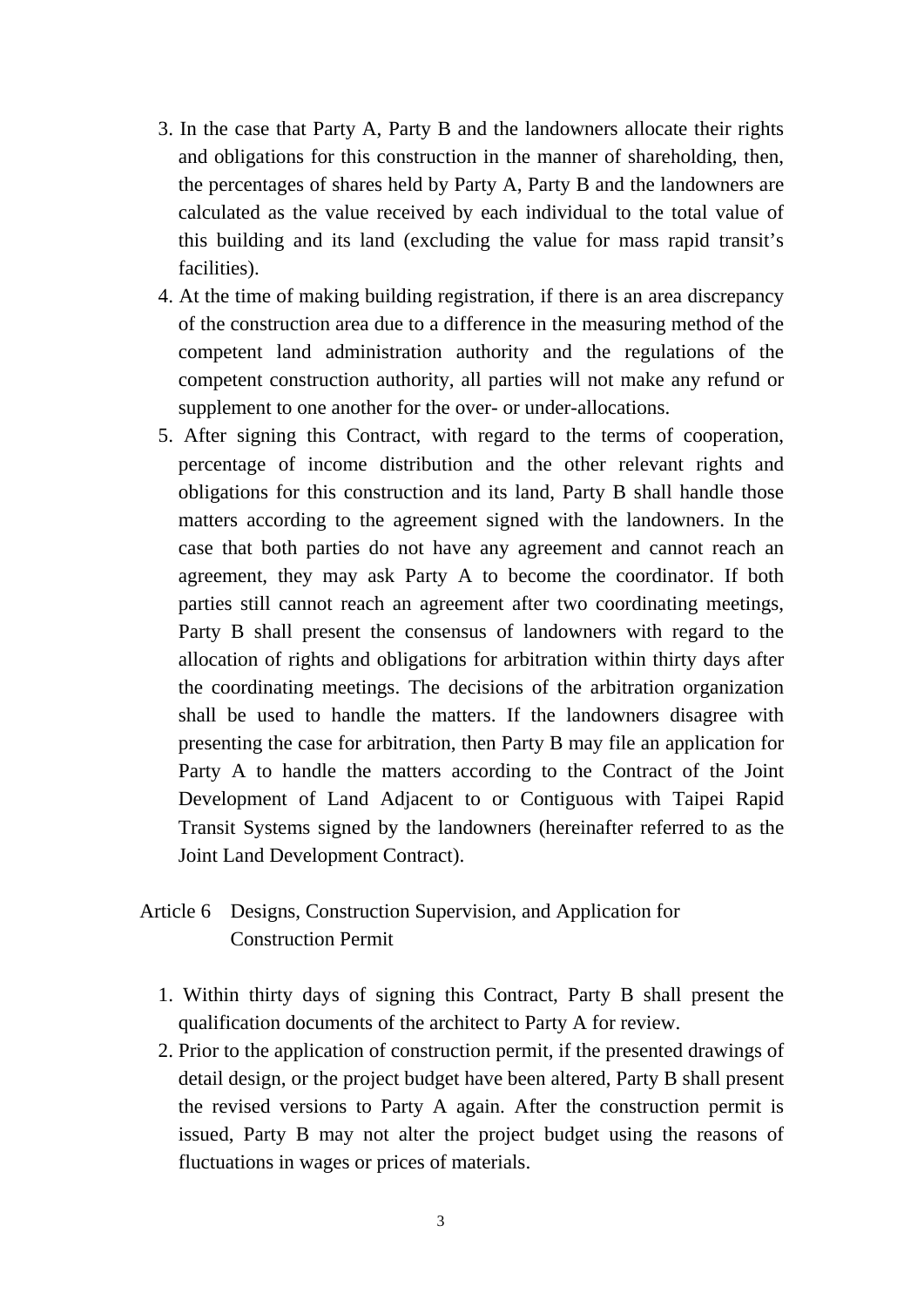- 3. The design and development of this construction must meet the relevant regulations of building and urban planning.
- 4. With regard to the detail design of this construction, if the integrated structure construction or facilities of the mass rapid transit system need to be altered, the approval of landowners of more than two-thirds of the base area, or more than half of the land area and the number of landowners must be received. The alteration is presented to Party A for an approval.
- 5. In order to execute the design and construction supervision of this construction, Party B shall appoint and entrust an architect to take full responsibility of construction supervision.
- 6. Party B shall entrust an architect to be legally responsible for the design and construction supervision of architecture, structural and facilities works of this construction, and conduct the following:
	- (a) Quality examination and various inspections of project and materials, review of experimental reports.
	- (b) Work progress supervision and control.
	- (c) Guidance related to guarantee during the warranty period, jointly identify the warranty responsibility and participate in examination at the expiration of the warranty period.
	- (d) Be responsible for coordinating and cooperating with various project contractors, and periodically hold construction site coordination meetings after the start of design works until the completion of this construction.
- (7) Within six months after the day signing this Contract, Party B shall, in accordance with the regulations of construction laws, file an application for a construction permit, and within 30 days prior to that application, Party B shall present the qualification documents of the constructing company, water-pipe contractor, electricity contractor, refrigerating and air conditioning contractor to Party A for review. In the event that the other relevant laws and regulations stipulate that the documents and drawings related to the application for construction permit have to be presented for review beforehand, the time for such can be excluded. Whenever the content of the construction permit is altered, an explanation for the said alteration must be given to the landowners in advance and presented to Party A for approval, after that, alterations shall be handled according to construction laws and regulations. Except for causes that are attributable to Party B, the deadline for filing the construction permit application can be altered in the case that Party B has made an application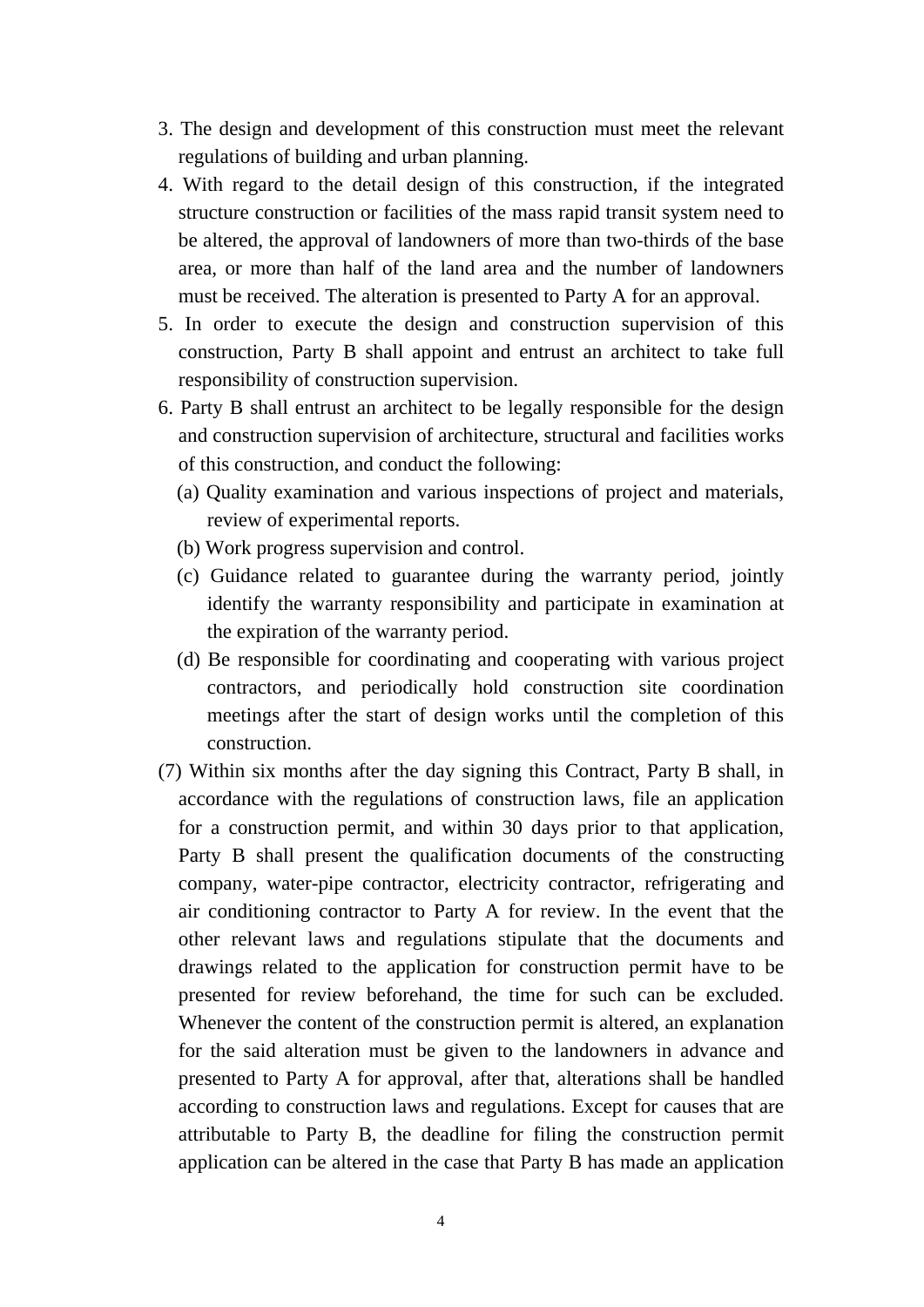or Party A, in consideration of the actual conditions, has approved the adjustment.

- (8) After receiving the construction permit, Party B shall make two duplicated copies of the said permit and give them to Party A.
- (9) Whenever there is a change of the professional manager or company of the entrusted architect, constructing company or cooperator of operation management, Party B shall request approval from Party A prior to making the alteration. Party B shall liable for all expenses that arise from making the alterations.
- (10) With regard to the part of this construction that belongs to Party B, whenever Party B wants to appoint a new proprietor or change proprietor in the middle of construction, Party B must request written approval from Party A in advance . Party B shall be liable for all expenses and taxes that arise from making the alterations. The new proprietor, within the scope of the succeeded rights and obligations, shall bear the contract performance obligation jointly and severally with Party B.
- (11) The sample construction and the design of the narration, text, drawings or pictures in the contents of advertisement and all promotional material made by Party B shall present to Party A for review.

Article 7 Insurance

- 1. Party B shall purchase the following construction insurance coverage and for the insured amounts:
	- (a) All Risks Insurance for Construction Project:

Party B shall purchase this insurance policy with both Party A and Party B named as the co-insured, the insured amount shall exceed the total price of this development project, and the maximum deductible allowed for each claim shall not exceed twenty percent of the loss for the said claim.

(b) Third-Party Accident and Liability Insurance for Construction Project: Party B shall purchase this insurance policy with Party A, Party B, Party A's and Party B's employees and appointees, the collaboration companies and its employees named as the co-insured. This insurance is to protect against compensation liability owed by the Insured in causing injury, death, and property damage to a third party during the course of performing this Contract. The insured amount for a bodily injury or death to any person shall not be less than New Taiwan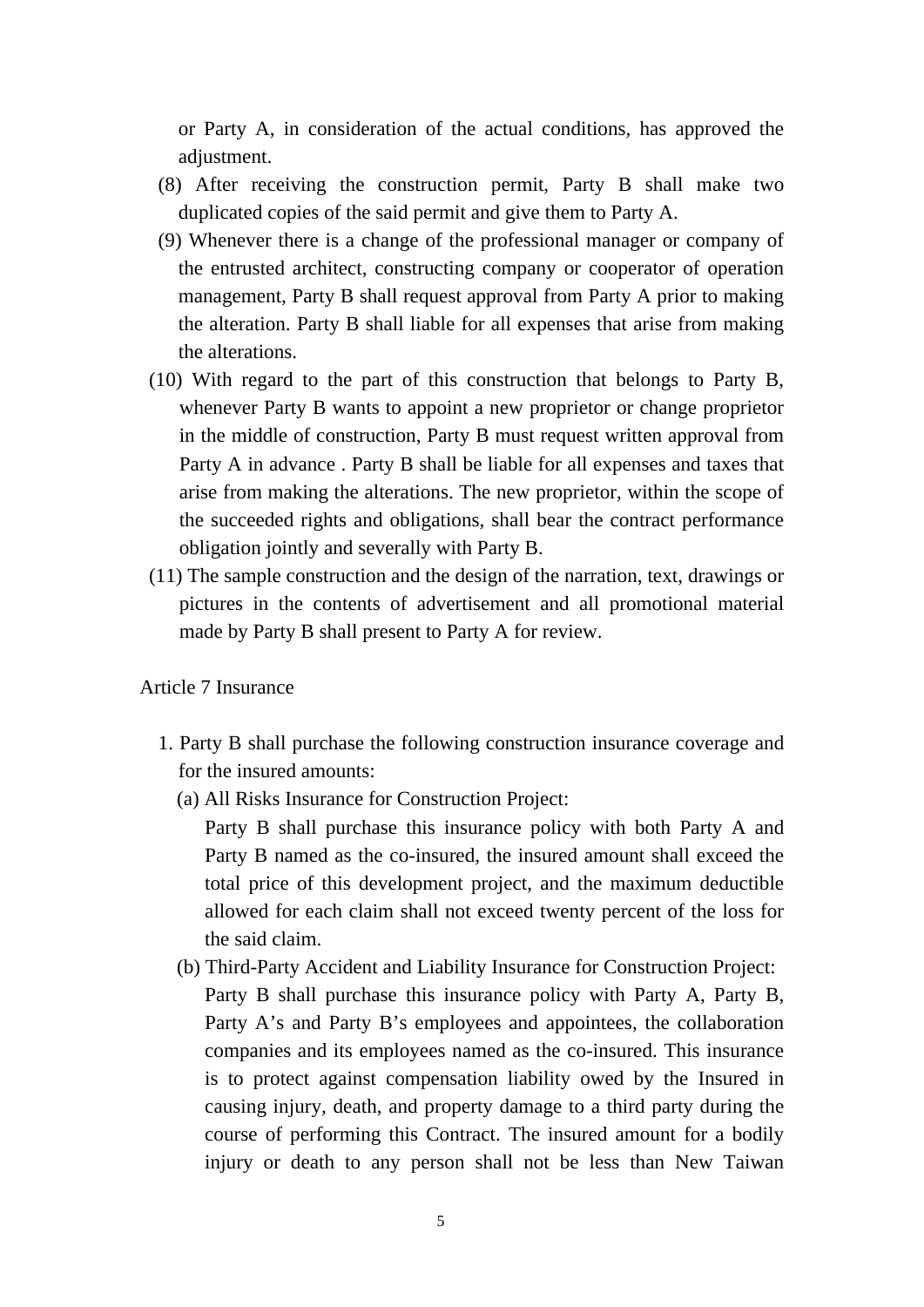Dollars 1.5 million. The insured amount for a bodily injury or death for any one accident shall not less than New Taiwan Dollars 15 million. The insured amount for property damage for any one accident shall be not less than New Taiwan Dollars 10 million. The deductible for each claim shall not exceed twenty percent of the loss for the said claim.

- (c) The insured amount for the liability insurance of collapse or damage to neighboring houses shall be not less than New Taiwanese Dollars 80 million. The deductible shall not exceed five percent of the total loss.
- (d) Other insurance policies as agreed by both parties.
- 2. In accordance with the preceding Paragraph, Party B shall purchase and pay the insurance premium for the aforementioned insurance policies on its own. In the event of losses, Party B in addition to restoring the damaged building immediately shall be responsible for paying the deductible of the insurance policies as stated in the preceding Paragraph, and losses below the deductible, losses above the insurance coverage, or the additional insurance premium that must be paid for the reinstatement of the insurance policy for the insured subject that was damaged or lost.
- 3. The insurance period for insurance policies in Paragraph 1 and purchased by Party B shall be from the day that Party B has completely taken over the management of this construction site to thirty days after an ownership certificate is issued for this building and the building is transferred to its owner. Party B shall be personally responsible for the insurance premium for renewing the insurance policy or increasing the amount insured when the insurance policy expires before the end of the aforementioned insurance period or when the occurrence of an insurance contingency has caused the payment of benefits to reach the amount insured as stated in the Subparagraph 1 to Subparagraph 3 of Paragraph 1. Party B shall also give notification to Party A.
- 4. In the case that Party B fails to obtain insurance, renew coverage or increase coverage as required in the preceding three Paragraphs, Party B shall be liable for compensation when an accident has occurred and has caused Party A or a third party to incur damages.
- 5. Party B shall purchase the insurance policies stipulated in Paragraph 1 from an insurance company established in the territory of the Republic of China and approved by the Ministry of Finance. The insurance policy shall clearly indicate that without the approval of Party A, coverage reduction or withdrawal of this insurance policy is not allowed.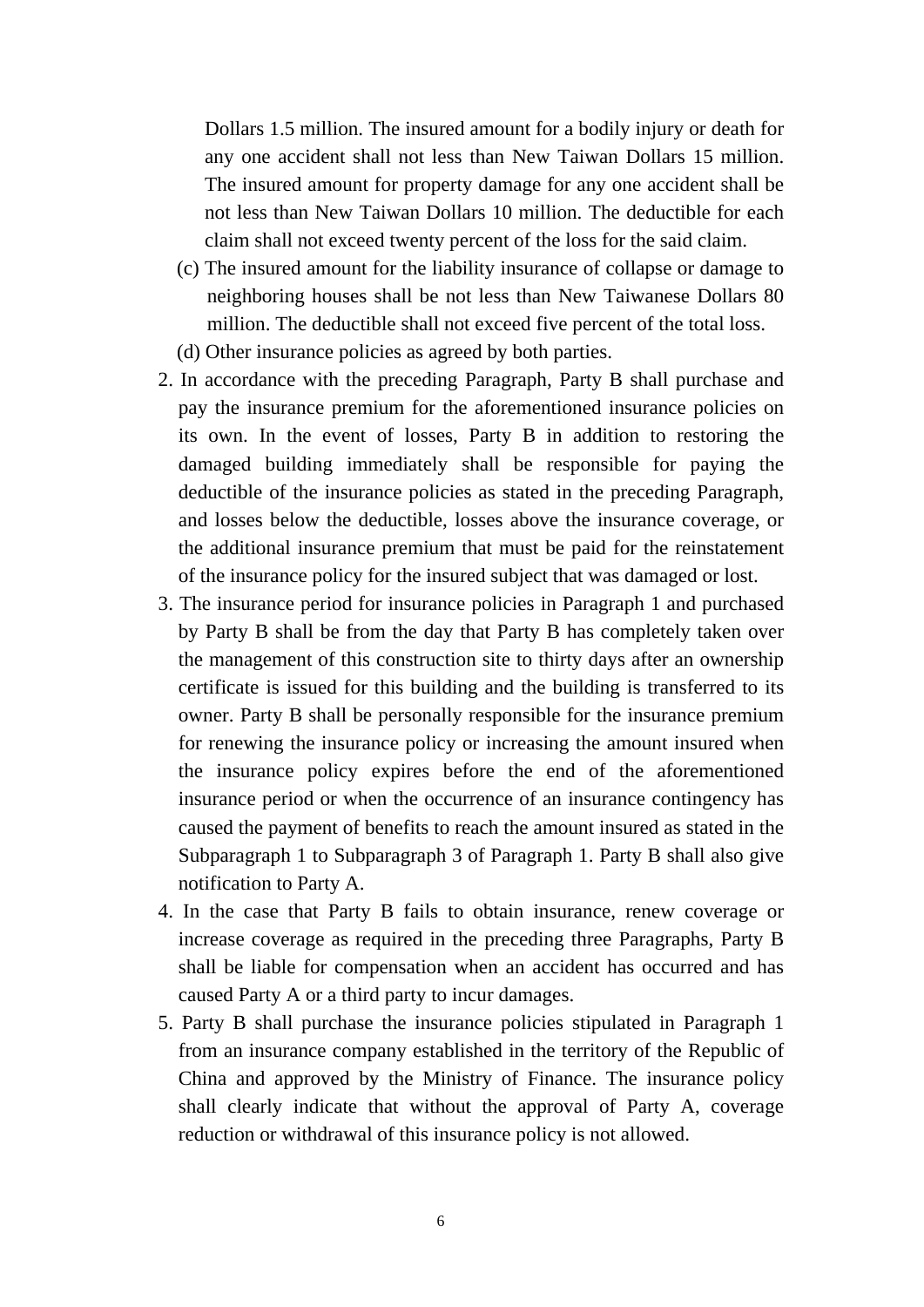#### Article 8 Construction

- 1. After receiving the construction permit, Party B in accordance with the Article 1, Subparagraph 3 of the Agreement of Joint Land Development signed between Party A and the landowners; shall notify the landowners to remove articles on the site of construction and hand over the land for construction ten days before the expected commencement of construction. Party A may hand over the articles on this construction site to Party B for clearing on its behalf. Party B may request Party A to execute the Agreement of Joint Land Development signed between Party A and the landowners so as to assist in clearing articles on the construction site and hand over the land.
- 2. Within 180 days after receiving the construction permit, Party B shall report commencement of construction to the competent authority of construction. The approval documents issued by the competent authority of construction shall be given to Party A. Party B also shall compile monthly construction reports and work quality examination reports to be presented to Party A.
- 3. Within ten days before the commencement of construction, Party B shall deliver to Party A the relevant information of construction personnel and personnel in relation to business consultation matters, and the relevant information of construction safety that in accordance to laws and regulations has been reviewed by the local labor inspection organization. The procedures of reporting emergency and accident for this construction site are also included as a basis for Party B to follow in the case of an occurrence of emergency or accident.
- 4. Party B shall commence construction after Party A has approved the submitted construction progress schedule and construction plan compiled by Party B.
- 5. The construction plan shall be illustrated with construction operation network diagram and flowchart, instruction, and chart. The construction plan shall at least include the construction progress schedule, construction procedures, construction methods, construction site layout, manpower planning, list of machines and tools and time of use, date of material sample delivery and material arrival at construction site, stages of examination, completion dates and other instructions of the plan that relate to administrative operation.
- 6. Party B shall use machines and tools according to the relevant laws and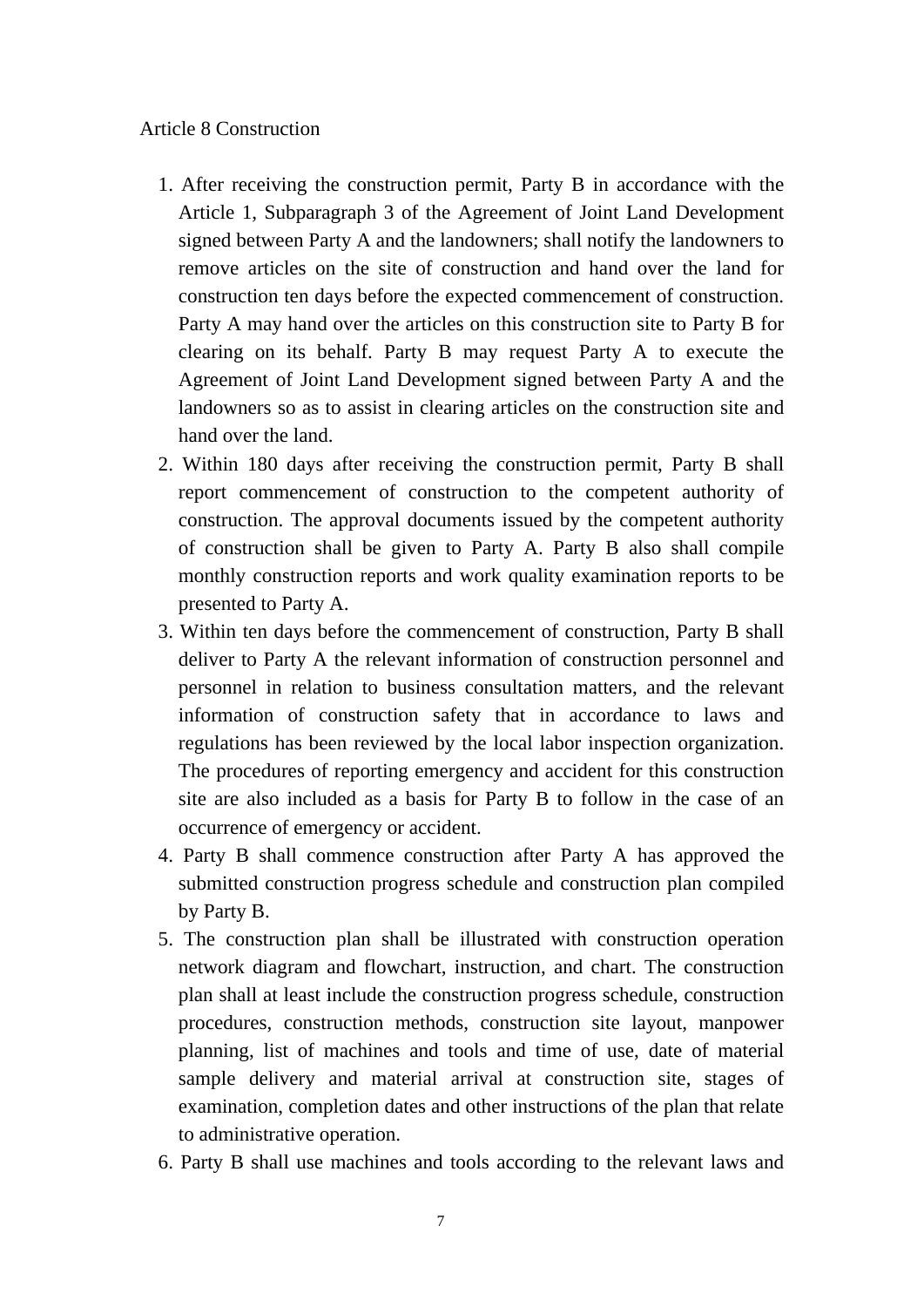regulations for construction.

- 7. Party A may send personnel to inspect the construction site at any time and Party B shall give cooperation. With regard to any improvements requested by Party A, Party B shall cooperate fully. In the case that Party B does not carry out the request and Party A has sent a written notification to Party B urging Party B to make improvement within a prescribed period, if Party B still does not make improvement after the deadline, Party A may personally carry out the improvement and Party B shall be liable for all expenses incurred.
- 8. Party B shall carry out construction according to the construction drawings. In the event of any improper construction or material being used, regardless of whether the construction is completed, the building shall be dismantled immediately for reconstruction or improvement shall be carried out for the said building. If such an incident has caused losses to other constructions, Party B shall liable for the compensation of the said losses or the restoration to its original condition.
- 9. Due to the need of mass rapid transit construction, Party A may make a request to alter the design and drawings of this construction, construction plan and anticipated progress, Party B shall provide cooperation in the construction. The change of construction may lengthen or shorten the deadline of construction, of which Party A will determine the number of days for the shortening or extension, whereas Party B shall handle the required applications and procedures according to laws.
- 10. Party B shall conduct the construction according to the Labor Safety and Health Law and other relevant regulations. Party B shall follow the instructions of Party A to improve any inappropriateness and be fully liable for any losses that arise from the violation of this stipulation.
- 11. During the period of construction, Party B shall observe the relevant regulations of mass rapid transit system operation management. Party B shall not cause clamor, noise, lights offending to eyes, smoke, and piling up waste and dirt at the exit of the mass rapid transit system, which will affect the normal construction and operation of the mass rapid transit system. Party B shall be fully liable for any damage and expense that has arisen from the violation of this agreement.
- 12. During the period of construction, Party B shall be responsible to clear up or restore any pollution or damage caused to the neighboring area and buildings; and also shall be liable for the expenses and other compensation for damages.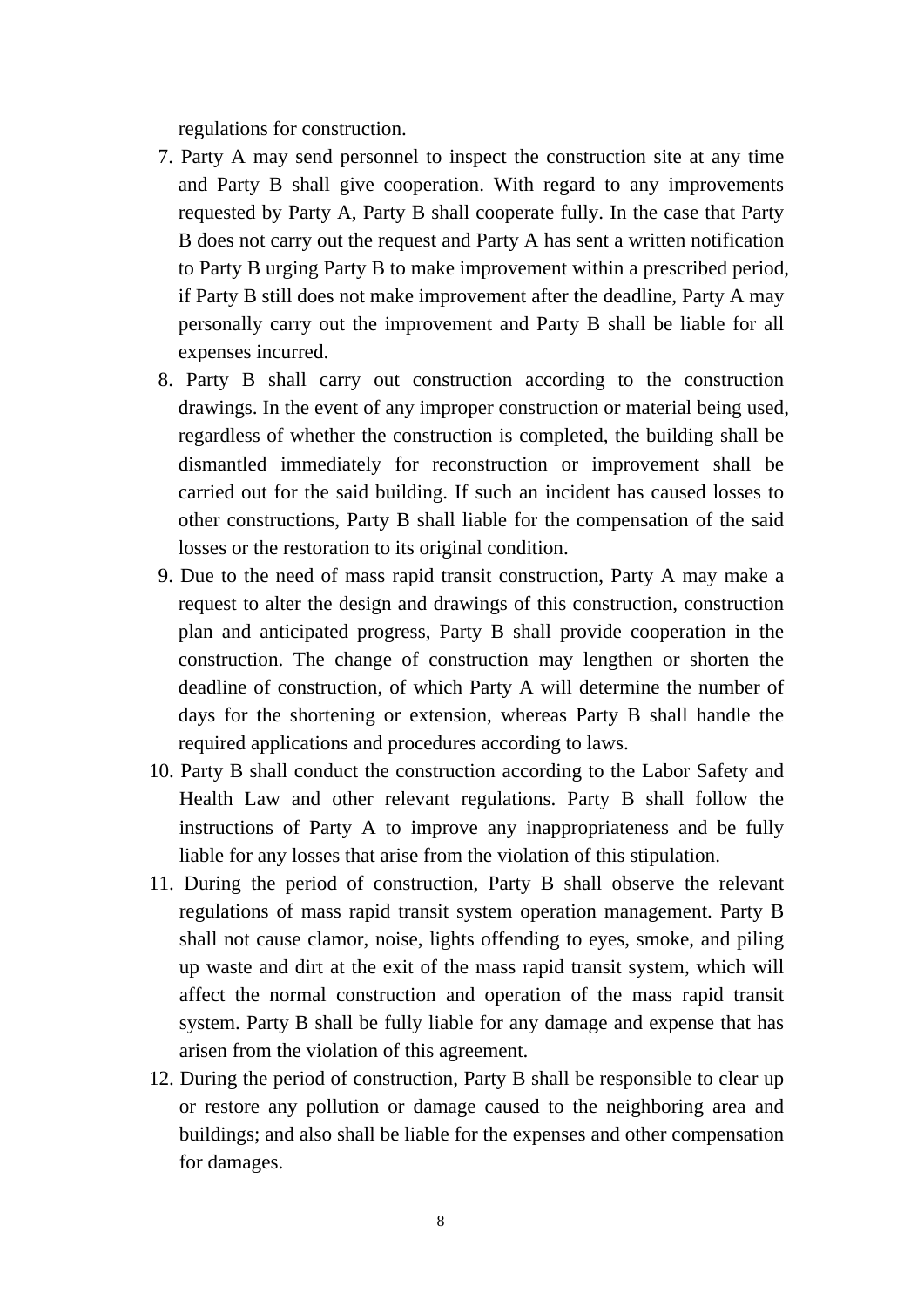- 13. In accordance with the notification of Party A and the Directions of Handing Over Joint Space Development of Taipei Rapid Transit Systems Integrated Structure Construction, Party B shall give cooperation in the handover of joint space development of integrated structure construction and refusal is not allowed. Starting from the day of taking over this construction site, Party B shall bear all management and safety responsibility and may not affect the facilities and operations of mass rapid transit. In the case that the conduct of Party B has caused the construction itself or Party A or a third party to suffer damages in their lives, bodies, properties or other rights (including national compensation obligations or other obligations that Party A must provide to third parties), Party B shall bear all civil and criminal responsibility.
- 14. Party B, in carrying out this construction, must truly comply with the laws and this Contract and shall not claim to reduce its responsibility whether or not Party A has inspected the construction process.

Article 9 Time for Completion

- 1. Party B shall complete this construction project and acquire the occupancy permit within calendar days (including Saturdays, Sundays, national holidays and other days of rest) after the construction commencement date approved by the competent authority of construction. Within six months after receiving the occupancy permit, Party B shall have the as-built drawing, list of facilities, management rules or management agreement ready for the complete handover of this construction. However, if the construction has an alteration made by Party A according to the stipulation in Subparagraph 9 of the preceding Paragraph, the time for completion may be extended or shortened according to the total days approved.
- 2. In the event of the time for completion being delayed due to force majeure or other reasonable causes, Party B shall submit a written explanation of causes to Party A and request an extension of the construction time within fourteen days after the occurrence of the incident. Taking the circumstances into consideration, Party A shall determine the days of extension.

Article 10 Registration of Ownership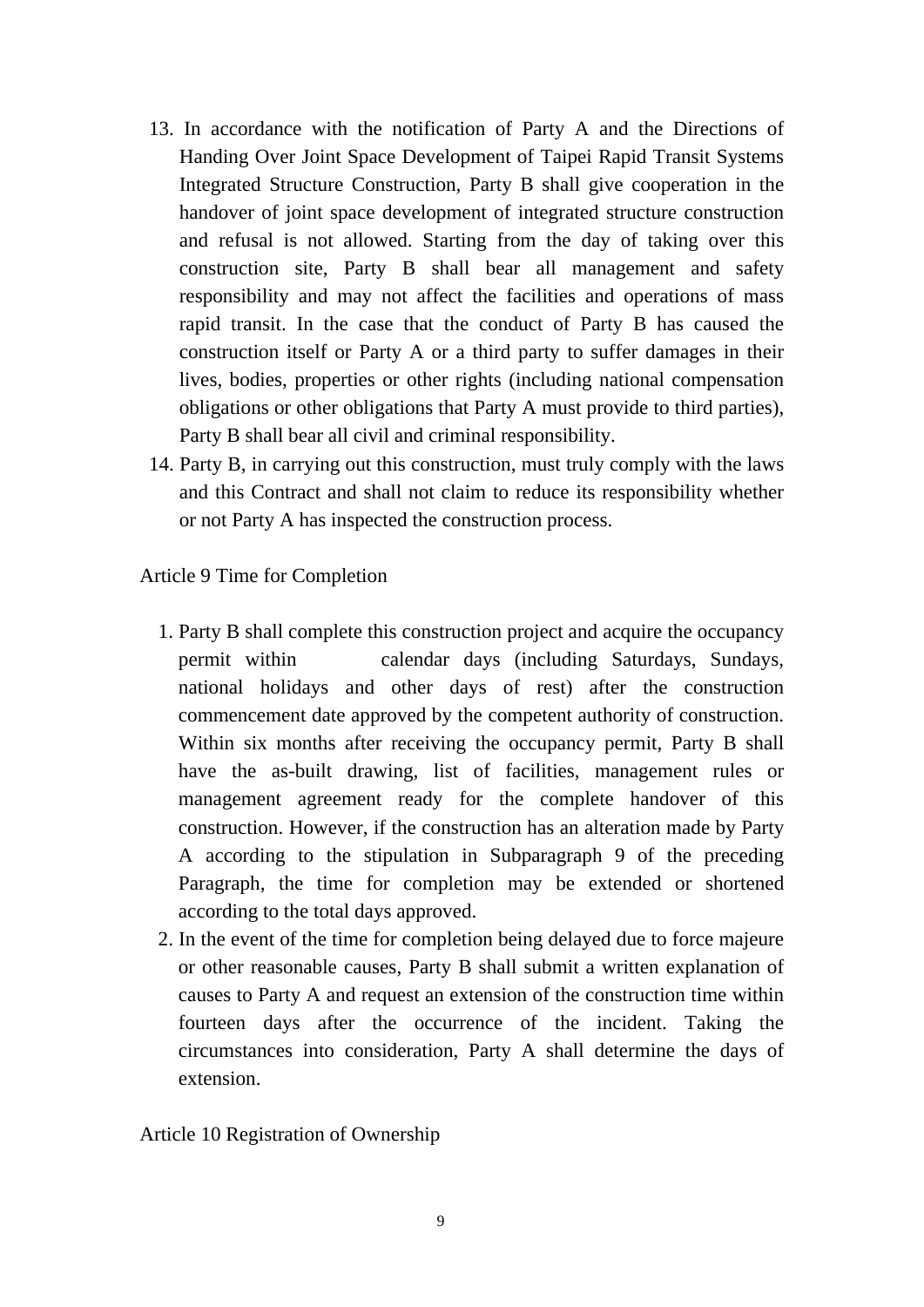- 1. Party B shall responsible for the ownership registration of this building and its land, the land administration agent, designated jointly by Party A and Party B, shall handle the registration of combination in land, registration of change in land's ownership, first survey and registration of building's ownership and application for house tax serial number. Party B and the landowners shall jointly decide the schedule for the aforementioned transactions. The following regulations are used in the case that both parties have not decided the schedules:
	- (a) Registration of combination in land shall be made at the completion of the floor area for the first floor.
	- (b) Registration of change in land's ownership, the first survey, and registration of building's ownership and application for house tax serial number shall be made within ten days after receiving the building's occupancy permit.
- 2. In the case that Party B has delayed the time or procedure of handling the transactions stipulated in the preceding Paragraph, and caused Party A, the landowners or the building owners to suffer damages as a result, Party B shall liable for damage compensation. However, Party B shall not be liable for such damage compensation if the delay is due to the landowners and building owners not submitting documents required for application of ownership registration within ten days after receiving the written notification from the land administration agent.
- 3. With regard to ownership registration of non city-government-owned or non-public land within this development land, Party B shall responsible to handle the transactions according to the regulations of the preceding two Paragraphs. Party A in accordance with this Contract shall provide assistance and coordination in the process.

Article 11 Tax Burden

Unless otherwise agreed among the parties involved and between the parties involved and the landowners, the relevant taxes shall be handled according to the following provisions:

- (a) Land value increment tax: taxpayer stipulated in Article 5 of Land Tax Law shall pay the tax.
- (b) Land value tax: the land title owner or the dien right holder of a land property registered on the land registry on the base day of tax payment shall pay the tax.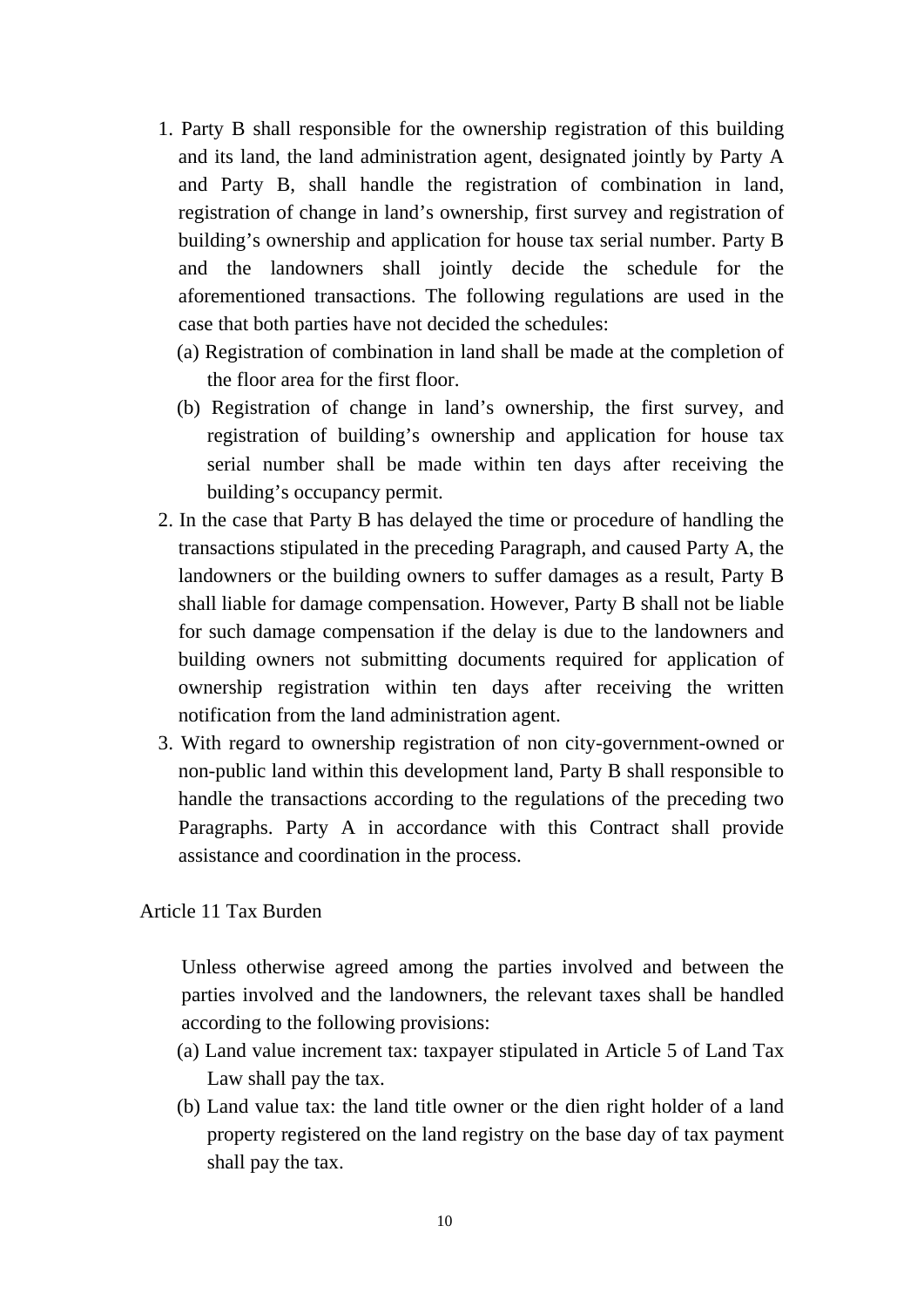- (c) Charges on benefits of public construction: The original owner shall pay charges on benefits that occur prior to the completion of registration of change in land's ownership, the new owner shall pay for the benefits that occur after the registration of change is completed.
- (d) House tax: the original owner shall pay the house tax on the original building on the construction site. The person whose name is on the building registration shall personally pay the respective house tax for building constructed in this development.
- (e) In accordance to the percentage of land and building that will be received, each owner shall respectively pay the fees for registration of combination in land, registration of change in land's ownership, the first survey and registration of building's ownership, remuneration for land administration agent, stamp duty and notary fees.
- (f) The person who will receive the building shall pay the deed tax and business tax that arise from the joint construction and exchange, with a deduction of the amount of business tax paid in the construction expenses.
- (g) The applicant of change order shall personally pay the taxes and fees of changing the proprietor.
- (h) The obligee of land and building shall respectively pay for all taxes, fees, and escrow fees that arise from the sales and purchase, gift and inheritance.
- (i) Starting from the day of complete handover of the building, the persons that receive the building shall respectively pay the public utility bills and building management fees.
- (j) Each proprietor in accordance with the provisions of Regulations on Apartment Building Management shall make payment to the public fund of this building.

Article 12 Performance Bond

- 1. Party B shall at the time of signing this Contract deposit with Party A the performance bond of New Taiwanese Dollars only. Except for the case of paying the performance bond with the application deposit, Party B may deposit the deficiency and the performance bond in more than one of the following forms at the time of signing the contract:
	- (a) Cash
	- (b) Financial institution's promissory note or check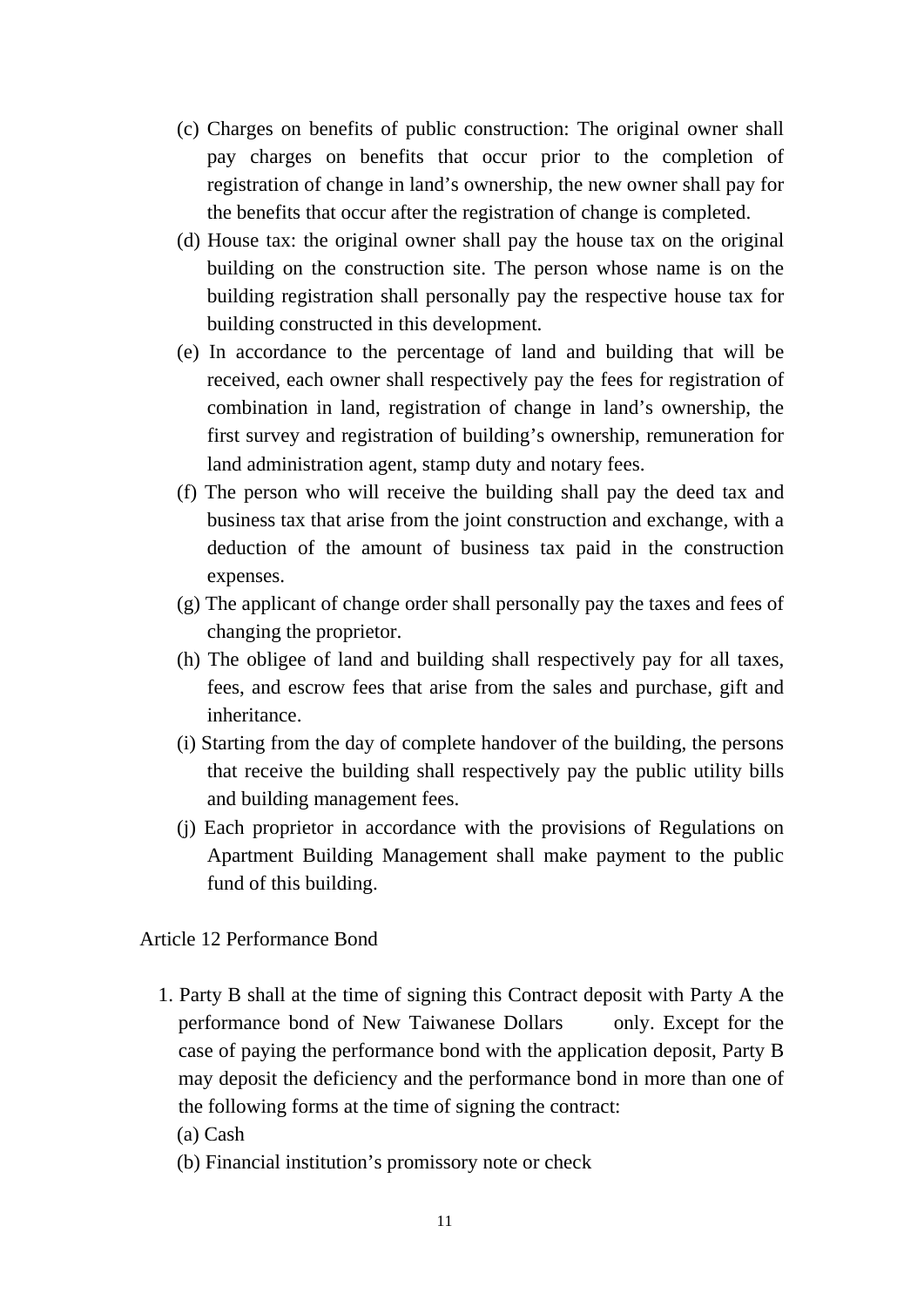- (c) Financial institution's certified check
- (d) Bearer's government bond
- (e) Financial institution's certificate of deposit pledged to the procuring entity
- (f) Bank's written joint and several guarantee
- (g) Insurer's insurance policy of joint and several guarantee

Where a performance bond is deposited in the form of a financial institution's promissory note, check, or certified check, such instruments shall be made payable at sight and the Taipei Rapid Transit Systems Land Development Special Fund Account shall be the payee. Where a performance bond is deposited in the form of a financial institution's pledged certificate of deposit, bank's written joint and several guarantee, insurer's insurance policy of joint and several guarantee, and as the case may be the Department of Rapid Transit Systems, Taipei City Government shall be named as the pledgee, beneficiary, guarantee beneficiary or the insured. Attachment 6 of this Contract lists the requirements of the forms.

- 2. The performance bond shall be deposited in the name of Party B or the collaborators. Where the performance bond is deposited in the name of the collaborators, a letter of collateral provision that meets the requirements stated in Attachment 6 of this Contract shall be provided.
- 3. Upon the completion of fifty percent of this construction, Party A shall refund to Party B half of the deposited performance bond without interest. After the entire construction has received occupancy permits, twenty-five percent of the originally deposited performance bond shall be refunded without interest. The remaining performance bond shall be refunded without interest within ten days after the registration of real property is complete and the building is handed over to its owners. Party A shall notify and refund the performance bond to the nominal payer of performance bond.
- 4. In any other circumstances that are attributable to Party B, which result to the suspension of work in progress, a breach of or refusal to execute this Contract, Party A may confiscate the performance bond directly and Party B shall not have any objections.

Article 13 Warranty and Warranty Bond

1. Starting from the day of handover the building, Party B shall responsible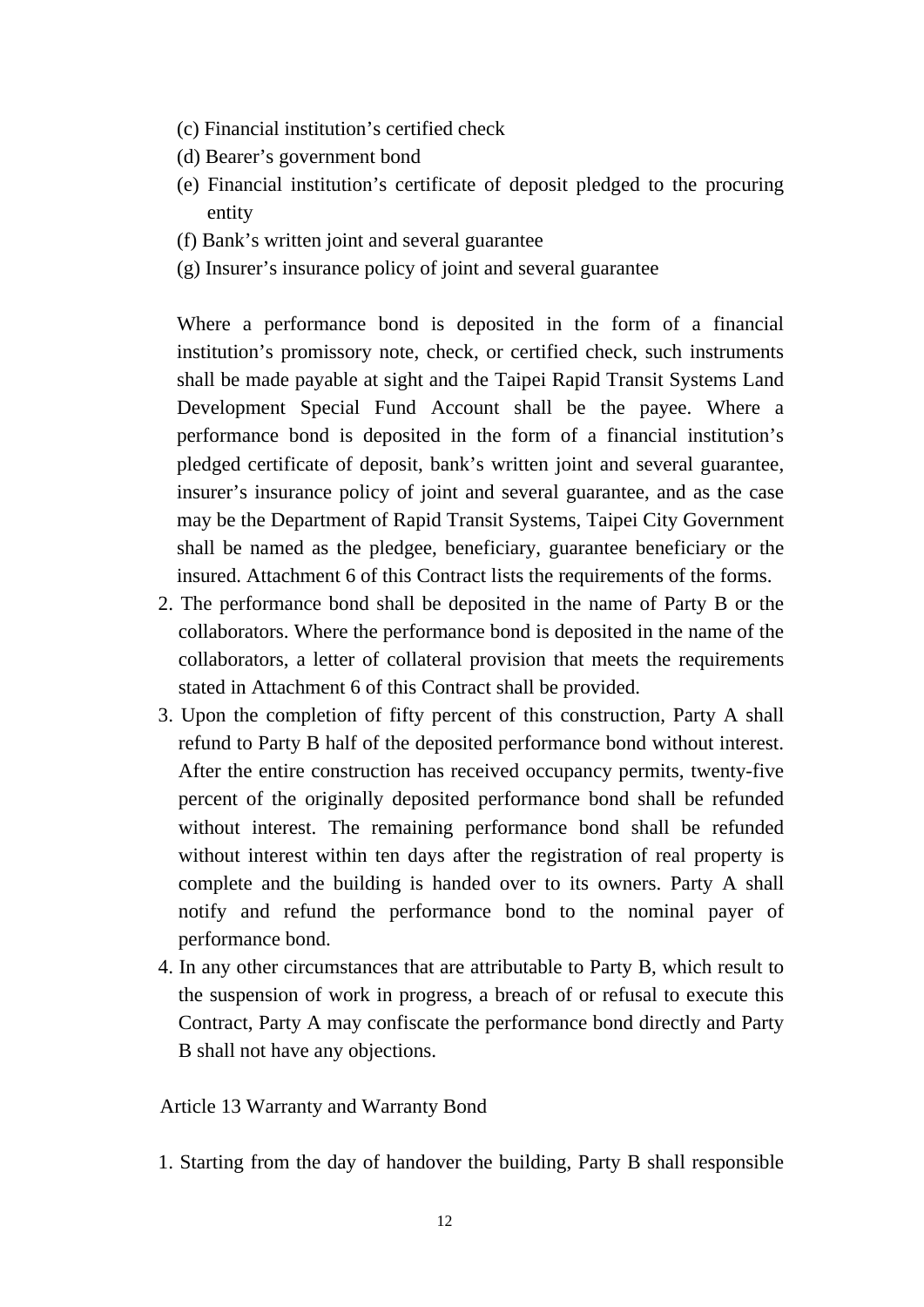to provide guarantee for the part of building that Party B has constructed. The period of warranty is prescribed as follows:

- (a) The warranty period for the repair and maintenance, mechanical and electrical, roofs and other parts of this building, except that stated in the Sub-paragraph 2 of this Paragraph is one year.
- (b) The warranty period for any major renovation of the building structure or work of equivalent is five years.

With regard to the concealed part of this building construction, Party B still have to take full responsibility if an investigation finds that the emergence of a safety problem is due to Party B's jerry-building or improper construction, even after the expiration of warranty period.

- 2. Within seven days after handover of the building, Party B shall deposit with Party A, a warranty bond calculated according to the formula stated in Paragraph 4. Party A may directly substitute the remaining performance bond for the warranty bond if Party B does not make the deposit before deadline and the deficiency shall be made up within a period notified by Party A. Party A shall handle according to Paragraph 1, Article 15 of this Contract if Party B does not deposit the warranty bond before deadline. Party B shall make an application for the refund of the said bond one year after the date of payment and Party A shall refund to Party B fifty percent of the warranty bond without interest after joint investigation with Party B that the warranty condition is normal. The remaining warranty bond shall be refunded without interest to Party B at the end of the five year warranty period.
- 3. Where there is damage of the building structure and accessory facilities during the warranty period, Party B is responsible to repair or make an exchange without charge, but not including damage that is caused by the circumstances of force majeure or that is attributable to the user. In the event of the aforementioned defect or repair work damaging the rights and interests of Party A and the third party, Party B shall complete the repair work within a time limit notified by Party A or be liable for damage compensation. Whenever there is a need of emergency repair, Party A without notifying Party B may carry out the repair work or find another contractor to perform the repair. Party A shall pay the cost of repair with warranty bond or pay in advance for Party B. Party B shall return to Party A the amount paid in advance within ten days after receiving notification from Party A.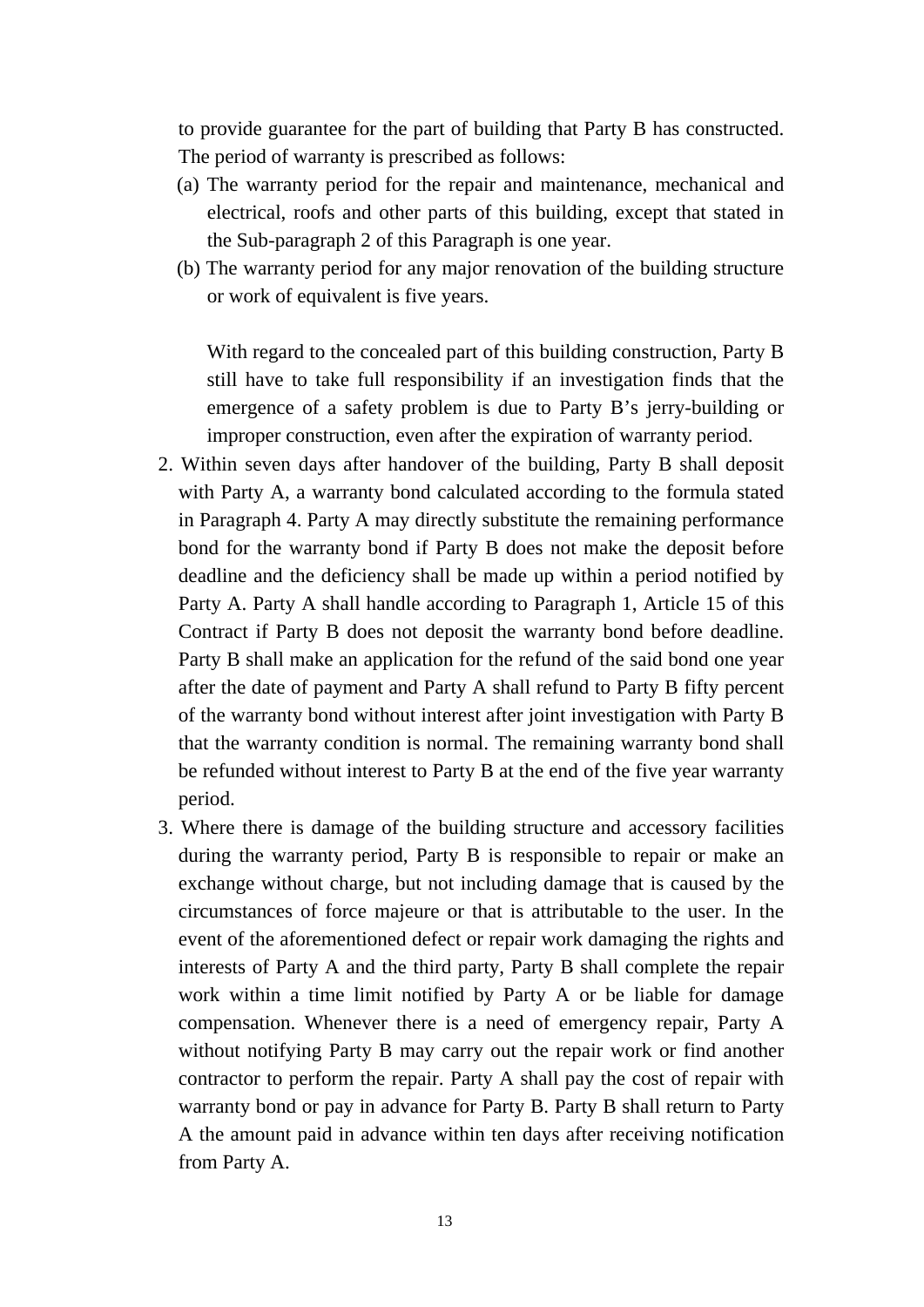- 4. The warranty bond is calculated at 3 percent of the cost of the construction listed in the occupancy permit.
- 5. The warranty bond is deposited in the manner similar to that of the performance bond.
- 6. This agreement shall not affect the guarantee against defects and other rights that Party A may claim according to Civil Law or other laws and regulations.

## Article 14 Management and Supervision

1. In the case that Party B, entirely or partially leases, acquires the superficies, or with other means, has uniformly managed this building, Party B, after the approval of investment application, shall submit the operation management articles amended according to the legal conditions for authorizing investors to the executive agency. The said articles are then presented to the competent authority by the executive agency for approval. Prior to ownership registration, Party B together with the operator shall sign an Operation Contract of the Joint Development of Land Adjacent to or Contiguous with Taipei Rapid Transit Systems (hereinafter referred to as the Operation Contract) with the executive agency, and hence is under the supervision and management of the executive agency according to Regulations of Land Development.

In the case that this building does not adopt uniform management, Party B may refer to the Codes of Management of Apartment by the Department of the Interior.

- 2. Party B, when taking over this building for uniform management, shall submit the operation and management qualification documents of the operator to Party A for review before applying for the occupancy permit.
- 3. Party A shall appoint an executive agency to be in charge of the operation and management of the areas used by the rapid transit system and owned by Party A. The respective relevant competent authority shall personally be responsible for the management of its public facilities area. Other than that, under the supervision and management of Party A, the land development plan and management articles approved by Party A are the reference for the management and maintenance of the rest of the building.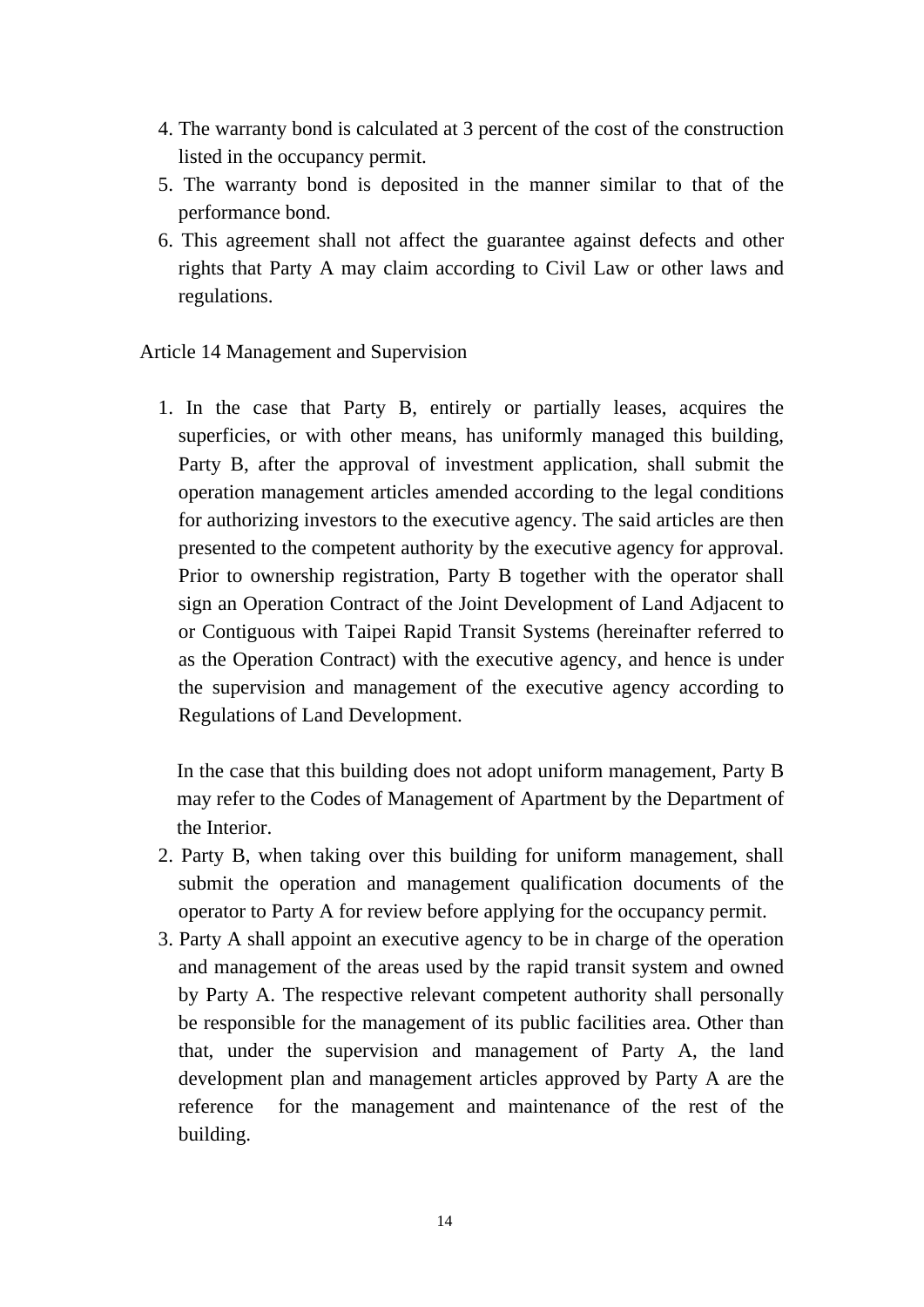- 4. The construction cost of public facilities that are installed according to the requirements of the land development proposal shall either borne by Party B or, depending on the terms of cooperation, shall be shared pro-rata according to the agreement. Party A or the competent authority of the said public facilities shall carry out the construction on behalf or send its personnel to assist in construction supervision. The ownership of public facilities ie: roads, pedestrian bridges, and underground passages shall be donated to the local government of the location of the said public facilities after their construction, and then handed over to the competent authority of public facilities for management and maintenance.
- 5. Party B, when taking over this building for uniform management, shall, before the start of management, purchase insurance policies relating to the facilities and liabilities of this building during the period of management.

Article 15 Breach of Contract and Penalty

- 1. Where Party B has not made payment related to cost, expense or other required disbursement within the prescribed time limit, a penalty of one thousandth of the total payment for every day will be levied, up to thirty days after the deadline and shall be given to Party A as compensation.
- 2. Where Party B has not applied for a construction permit or commenced construction or completed construction for handover within the prescribed time limit, a penalty of one thousandth of Party B's total construction cost will be levied for every day, up to thirty days after the deadline and shall be paid to Party A.
- 3. Where the delay of construction progress is attributable to Party B, and such delay has caused the land providers to pay additional land value increment tax and other taxes, Party B shall liable for the additional amount.

Article 16 Rescission and Termination of Contract

1. In any of the following circumstances, unless otherwise stipulated in this Contract, Party A may rescind or terminate this Contract: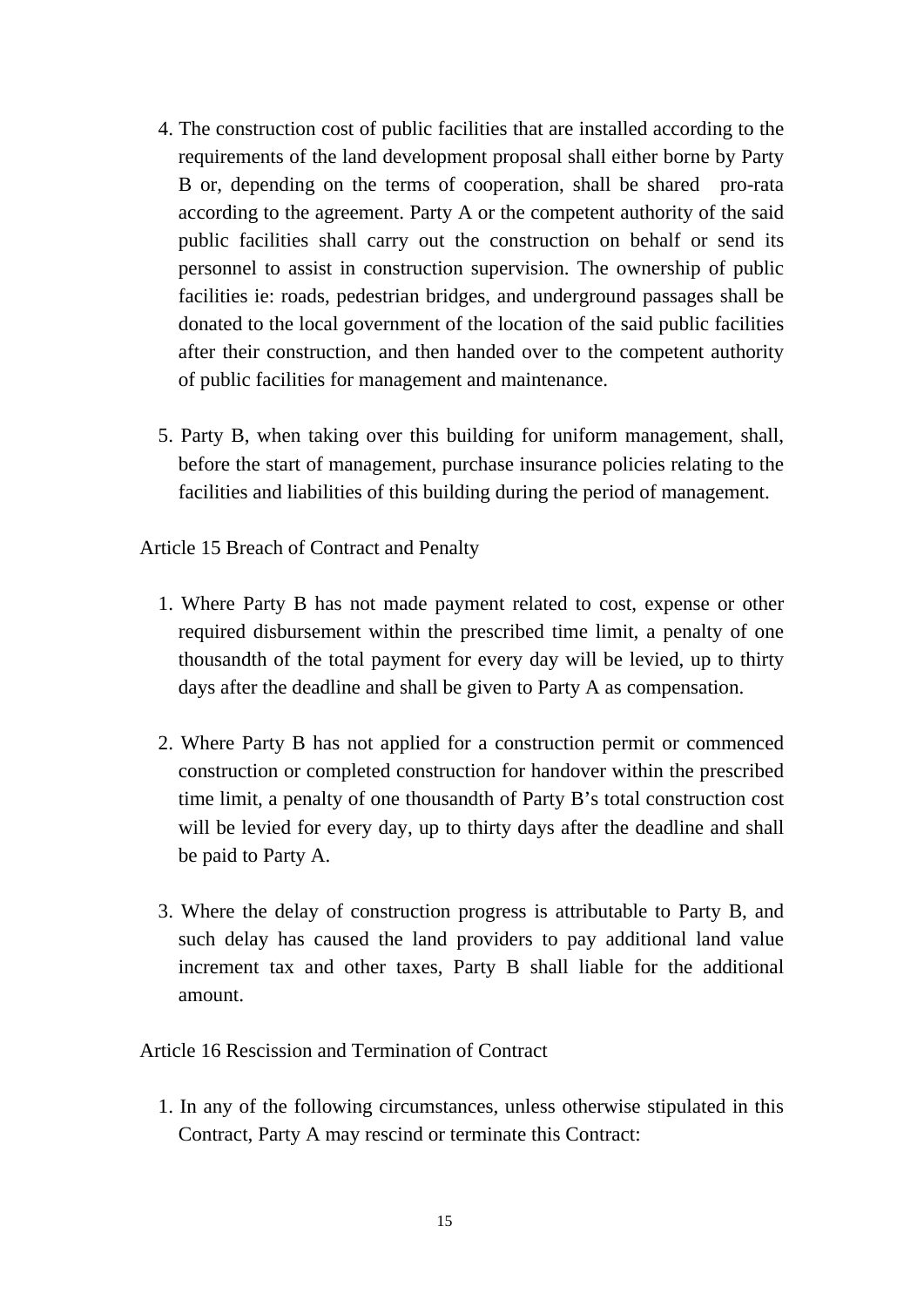- (a) Where Party B has violated any of Paragraph 2, Article 4, Paragraph 7, Article 6, Paragraph 2, Article 8, Paragraph 1, Article 9 of this Contract; and does not make any improvement within the deadline even after being urged to do so by Party A.
- (b) The construction permit prior to the commencement of construction is voided or cancelled.
- (c) Party B has transferred the rights and obligations of this Contract to another person without authorization.
- (d) Party B does not resume construction within the prescribed time limit or work progresses too slowly, due to an on and off work schedule or insufficient laborers, machines, tools and equipment, such that the condition is sufficient to be concluded as construction cannot be completed on schedule.
- (e) Party B has violated the stipulations of this Contract or obviously has conducted jerry-building or the employees of Party B refuse to follow Party A's supervision or other serious circumstances that lead to the failure of performance of the contract.
- (f) Party B has violated Paragraph 1, Article 14 of this Contract.
- (g) When Party B has not observed or performed any articles of this Contract, and does not make any improvement within the deadline after being notified by Party A.
- 2. In the event of Party A and the landowners having incurred damages as a result of Party A rescinding or terminating this Contract, Party B shall liable for damage compensation.
- 3. After Party A has rescinded or terminated this Contract, Party A may carry on to complete the construction on its own or look for another investor to take over and complete the construction. Party B shall transfer its share of construction and land rights without any condition, or change the name of proprietor to Party A or the investor found by Party A. In the case of Party A has assisted Party B in getting financing, Party A, Party B and the financing bank shall jointly discuss and make a decision on the share of construction and land rights for Party B.
- 4. In the case that the causes for this construction site's incapability to make an application for construction permit is not attributable to Party B, Party A and Party B shall negotiate to rescind this Contract. When both parties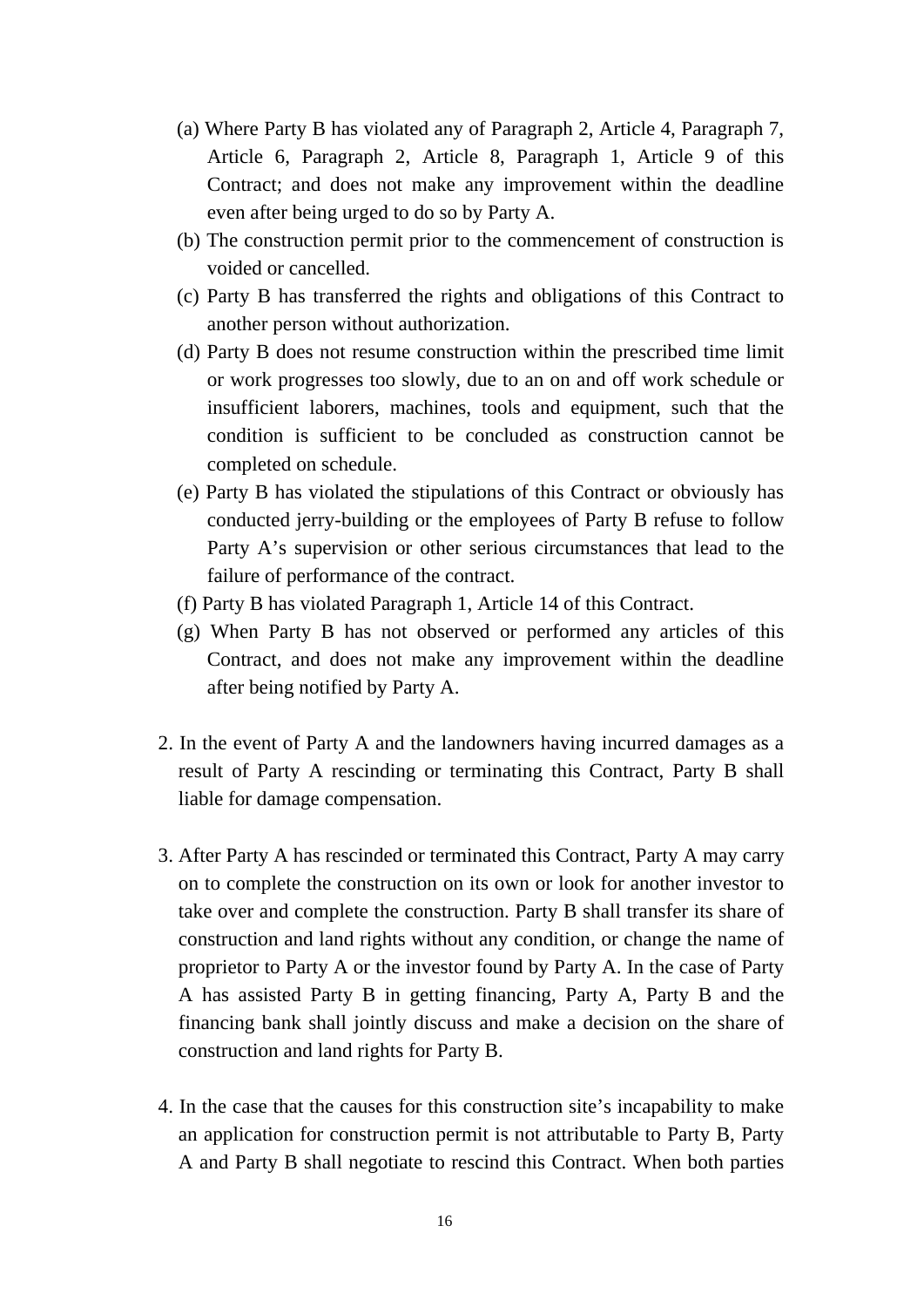cannot reach a consensus, the party that disagrees with rescinding the Contract shall bear all costs and expenses that thereby arise.

Article 17 Supplementary Provisions

- 1. The attachments of this Contract are parts of this Contract and as effective and valid as this Contract with regard to the rights or obligations of Party A and Party B.
- 2. Without the approval of Party A, Party B who as a landowner has acquired the qualification of priority investment may not dispose of his/her land ownership after signing this Contract.
- 3. When Party B reorganizes or changes Responsible Person, it shall submit to Party A, a letter enclosed with the relevant documents within thirty days starting from the day of the said change.
- 4. Both parties shall send notifications to the addresses recorded in this Contract or those on the written notification of changes of address after signing this Contract, in the case of the notifications are undeliverable or rejected, in all occasions the notifications are considered as being delivered at the time that postage of registered mail is made.
- 5. Any notifications or documents that, in accordance with this Contract, must be given to Party B shall be in the form of writing.
- 6. With regard to disputes that arise from this Contract, regardless of whether the said dispute has been presented for arbitration, litigation or other means of settlement, Party B shall not suspend the construction of this building without written approval from Party A. Both parties agree that the Taipei District Court will be the jurisdictional court of the first instance in the event of litigation.
- 7. With regard to contract performance, building construction, management, and maintenance, Party B shall comply with the laws and regulations of the Republic of China, including the establishment of business organization, and application for business registration within the boundary of the Republic of China, and all laws and directives of the competent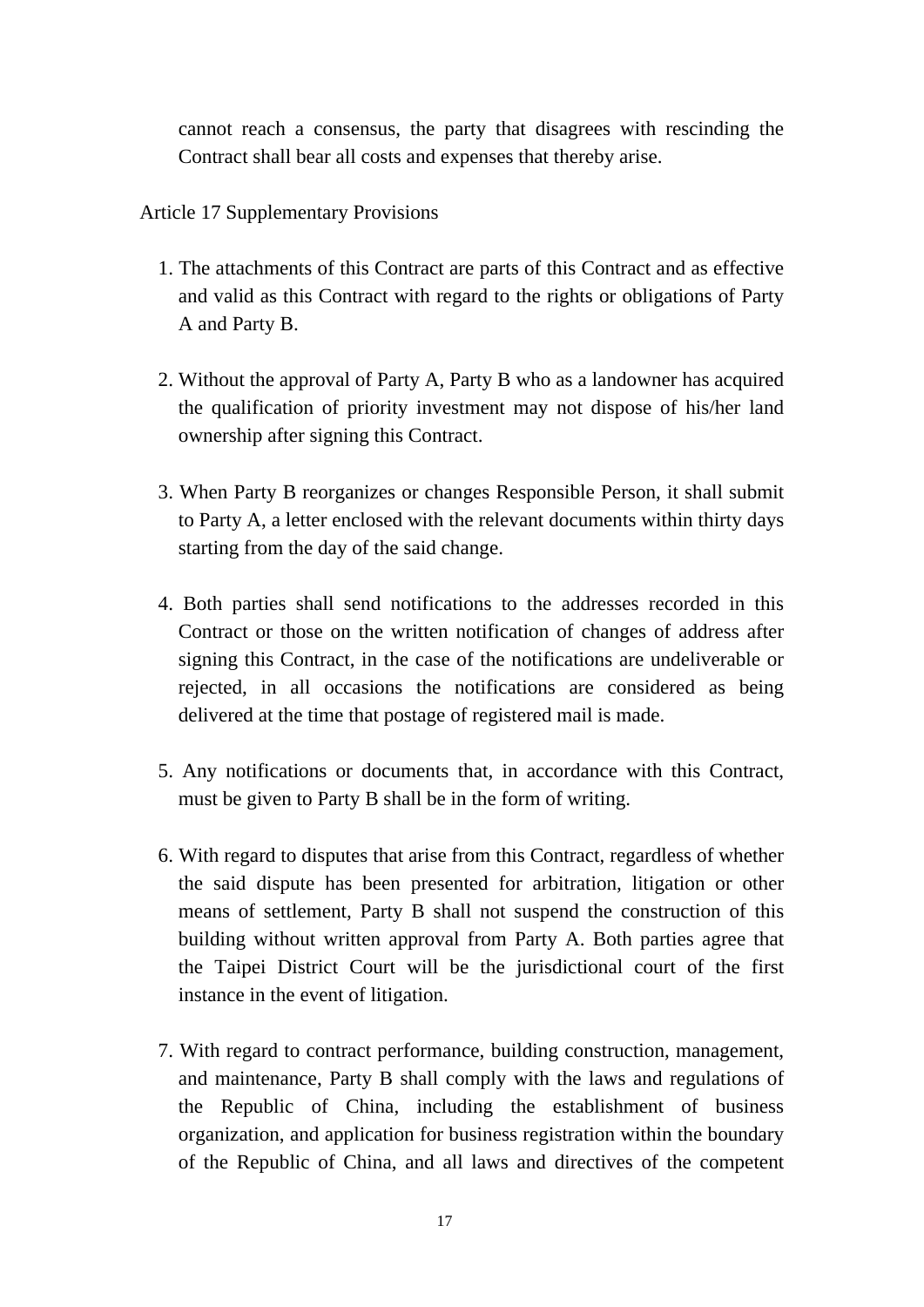authorities. Party B is also responsible to make application and obtain all licenses that are needed for the construction and operation of this building.

- 8. Both Party A and Party B agree that the laws of the Republic of China will be the basis of governing law to resolve any dispute that arises from this Contract.
- 9. In the case of joint investment, all joint investors agree with the joint and several liabilities for the Taipei City Government with regard to all obligations that arise from the Investment Contract signed between the joint investors and Taipei City Government.
- 10. Other Agreements:
- 11. The original of this Contract is made in duplicate, with one copy to be retained by each party; copies of duplicate copy are distributed for the uses of Party A and Party B. In case of any inconsistency between these copies, the original shall govern.

## Article 18 Special Provisions

- 1. Party B shall, based on the drawings, budget and construction cost analysis in the development proposal approved by Party A for accessory facilities in the development site, construct the entrance vent of the integrated structure of mass rapid transit facilities of the joint development building and other relevant accessory facilities. After Party A and Party B sign this Investment Contract, the Department of Rapid Transit Systems of Party A (hereinafter referred to as DORTS) or the designated project office will conduct price negotiations with Party B. Upon the completion of price negotiation, the "Agreement of Design and Construction Commission for Mass Rapid Transit Facilities in the Land Development Site" (hereinafter referred to as "Mass Rapid Transit Facilities Agreement") will be signed separately. In line with the planned service demand for the Mass Rapid Transit route, Party B shall complete the relevant mass rapid transit facilities and hand it over to DORTS (or the designated project office) as scheduled in the Agreement.
- 2. In the event that the "Mass Rapid Transit Facilities Agreement" has failed;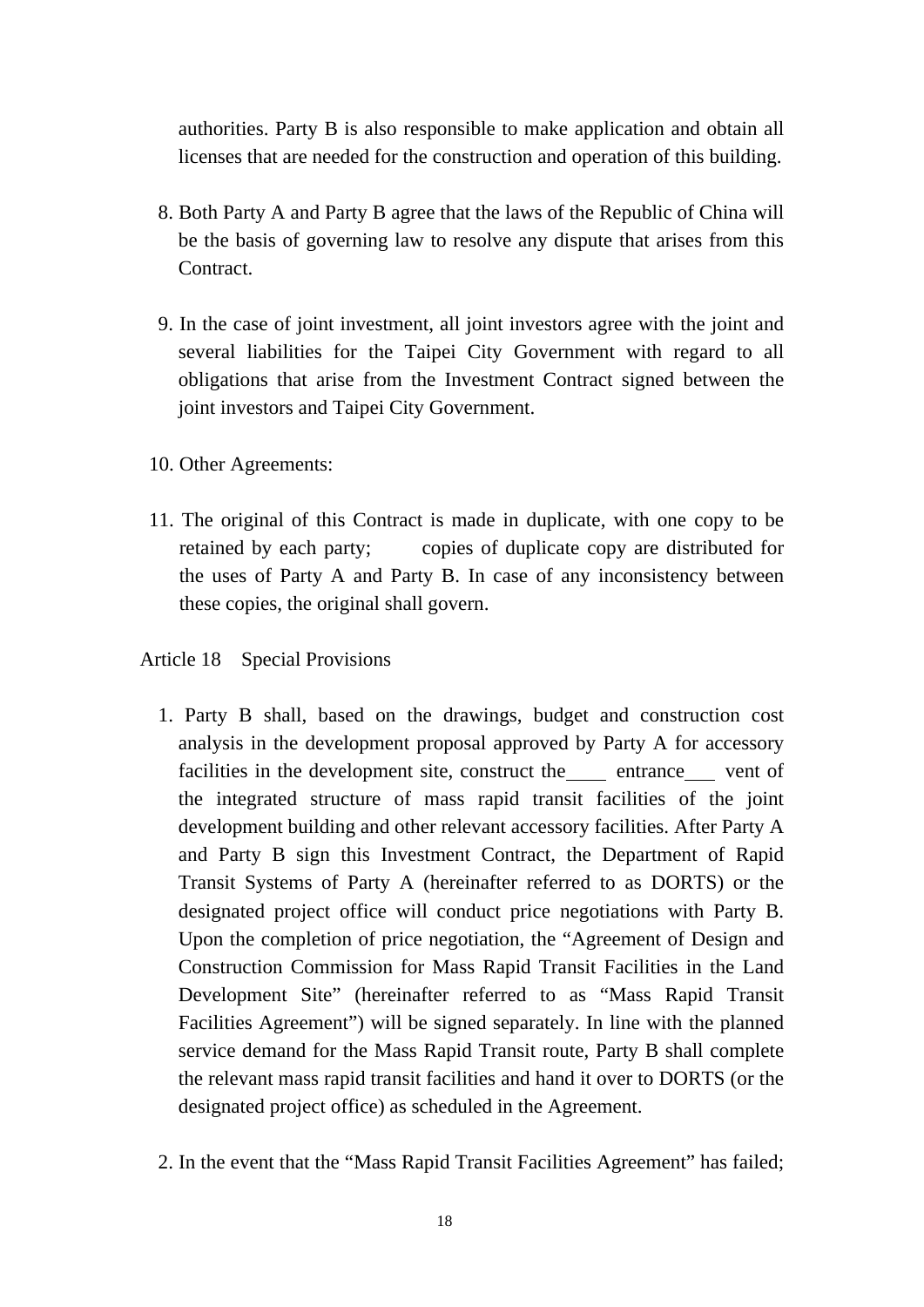DORTS (or the designated project office) will look for another enterprise to undertake the project. Party B shall be personally liable for the relevant expenses incurred and may not request any compensation from Party A, DORTS (or the designated project office). Party B shall return to Party A any amount that Party A has paid in advance for handling the land development project of this site within the time limit notified by Party A.

3. In the circumstances that the termination or rescission of "Mass Rapid Transit Facilities Agreement" by Party A is attributable to Party B, Party B shall pay compensation for any damage that has arisen. In the case of DORTS (or the designated project office) has found another enterprise to undertake the design and construction of mass rapid transit facilities and integrated structure construction of joint development project, the site shall be handed over to Party B for continuing the successive works upon the completion of integrated structure construction. In the case that the overall development schedule for the land development as a result has to be adjusted accordingly, Party B shall coordinate without any conditions, and also may not request any compensation from Party A, DORTS (or the designated project office) for the relevant expenses incurred.

#### Article 19 Attachments

This Contract shall include the following attachments:

- □ 1. List of Land Location, Area, and the Scope of Ownership for Each Landowner of this construction site.
- $\Box$  2. Land Development Project (including development proposal and the project's legal conditions approved by Party A)
- □ 3. Contract of the Joint Development of Land Adjacent to or Contiguous with Taipei Rapid Transit Systems of this construction site or Regulations for Negotiation of Preferential Trading of Land for Taipei Metropolitan Rapid Transit Systems.
- □ 4. Design Manual of the Joint Development of Land Adjacent to or Contiguous with Taipei Rapid Transit Systems.
- □ 5. Joint Development Proposal (content of land development and control regulations) of this construction site.
- □ 6. Directions for Reviewing and Selecting Investment Application of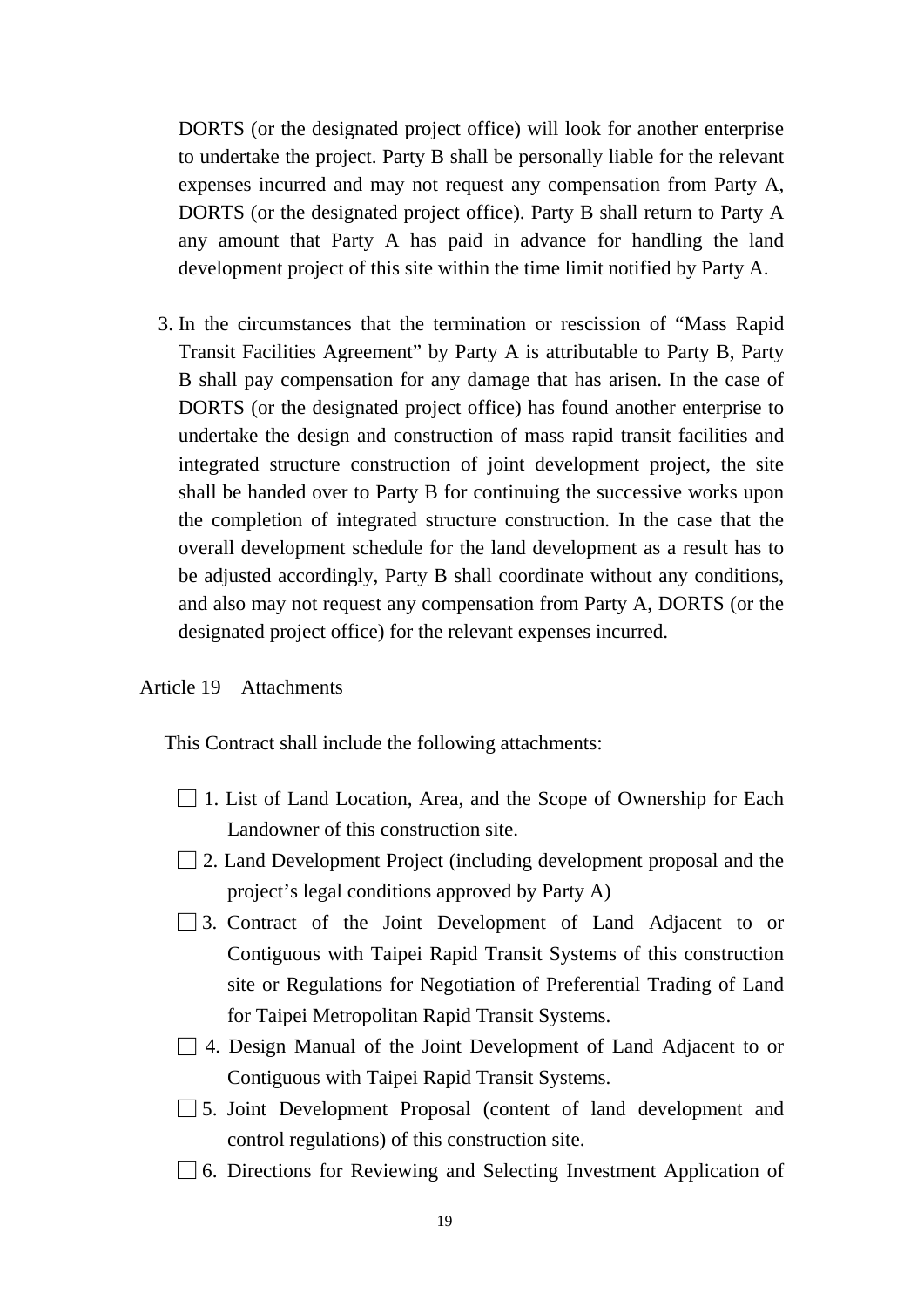Joint Development of Land Adjacent to or Contiguous with Taipei Rapid Transit Systems of this construction site.

- $\Box$  7. Party B's reply to the opinions on legal conditions approved by Party A, and a list of estimated total investment.
- □ 8. Directions of Handing Over Joint Space Development of Taipei Rapid Transit Systems Integrated Structure Construction.
- $\Box$  9. Other:

In witness whereof, the parties herein set forth below have signed this Contract on the day and year first above written:

Party A: Legal Representative: Address: Telephone Number:

Party B: Legal Representative: Address: Telephone Number:

Party B: Legal Representative: Address: Telephone Number:

Party B: Legal Representative: Address: Telephone Number:

Party B's Collaborators or the joint and several obligors:

Collaborator: